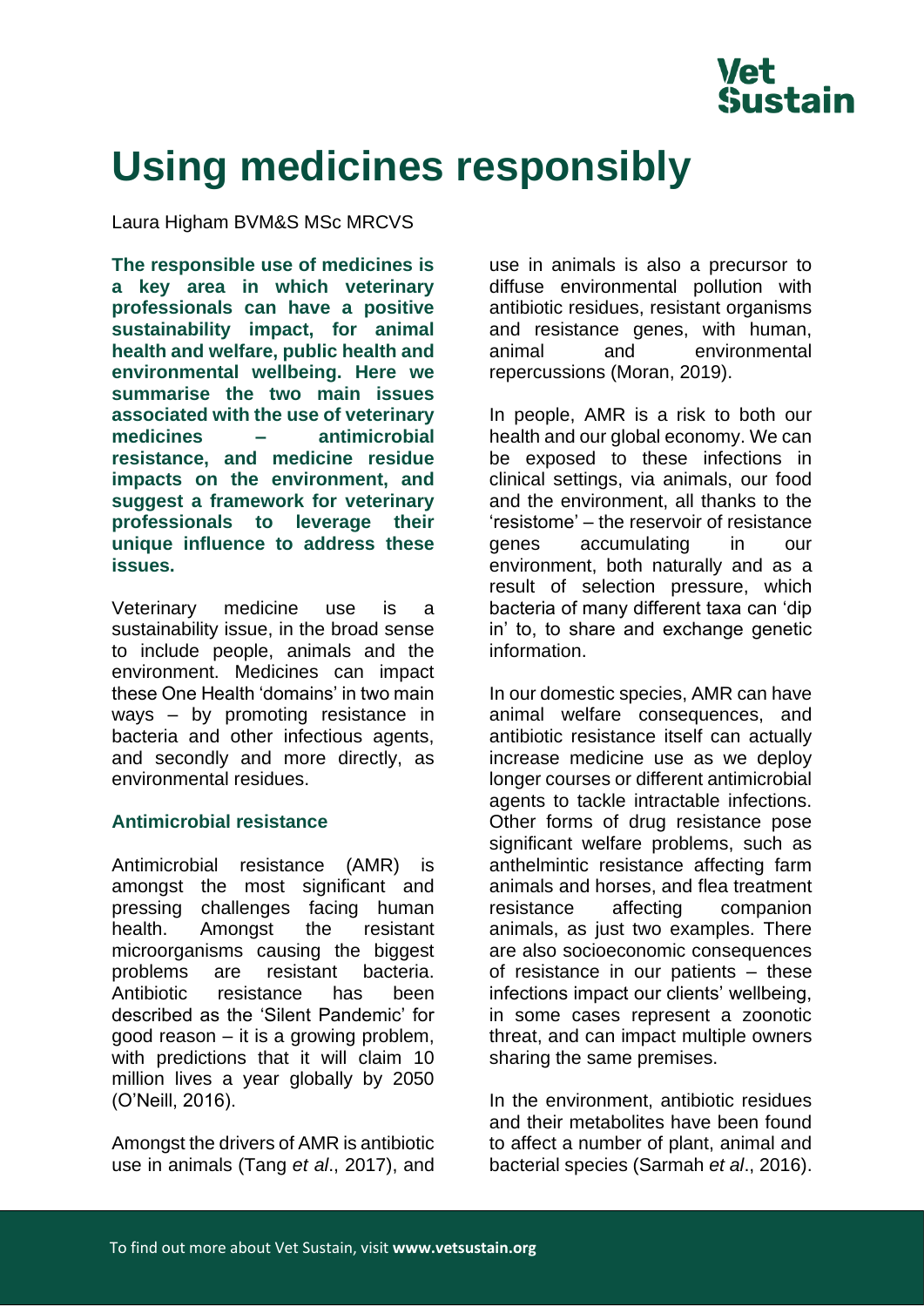

AMR has also been detected in wildlife species such as vulture populations, attributed to scavenging on the carcasses of livestock, raising concerns for the heath and conservation of vultures and also human and domestic animal health, as these birds may represent reservoirs of multi-drug resistant strains (Blanco *et al*., 2020).

## **Medicine residues**

Medicine residues can impact the environment. There are widely publicised, potential risks to insects and aquatic ecosystems of pet parasiticide residues, the agents of which have been detected at toxic levels in English rivers (Perkins *et al*., 2020). The BVA have an excellent [position paper](https://www.bva.co.uk/take-action/our-policies/responsible-use-of-parasiticides-for-cats-and-dogs/) on this issue. Other paraciticides such as ivermectin used in farm settings have toxic effects, with residues having an adverse impact on dung beetle populations. Dung beetles are considered to be 'ecosystem engineers' for assisting nutrient cycling, pasture growth, soil health and carbon sequestration, and also providing an important feed source for species such as the curlew (Dung Beetle Trust, n.d.; Dung Beetles For Farmers, n.d.).

And as a final example of residue risks, the livestock use of certain nonsteroidal anti-inflammatory drugs has been associated with deaths in vultures in Asia and Europe, and toxicity in other species (Cuthbert *et al*, 2007; Herrero-Villar *et al*., 2020).

Much evidence is still required around the ecosystem impacts of AMR and medicine residues, but the evidence we do have suggests many are accumulating in our environment with the potential to impact organisms at every trophic level of the ecosystem. This demands our judicious use of medicines, and for us at Vet Sustain, this means deploying a risk based approach and applying the precautionary principle in our prescribing behaviour.

## **Veterinary professionals as agents of change**

Veterinary professionals are powerful agents of change in these problems. Figure 1 is relevant to all aspects of sustainability, including medicine use, and it shows that as veterinary professionals, we have multiple spheres of influence that we can leverage.



## *Figure 1: The spheres of influence (Vet Sustain, 2021)*

Firstly, we are in control of our own behaviours around our consumption of medicines as patients and animal owners, noting that medical practitioners are often pressured by their patients to prescribe antibiotics. We also hold influence within our communities, for example our workplaces, through responsible prescribing and creating or complying with a practice responsible medicine use policy. We can also extend this to our professional community – as members of BVA, RCVS, VDS as examples, communities of professionals can empower and enable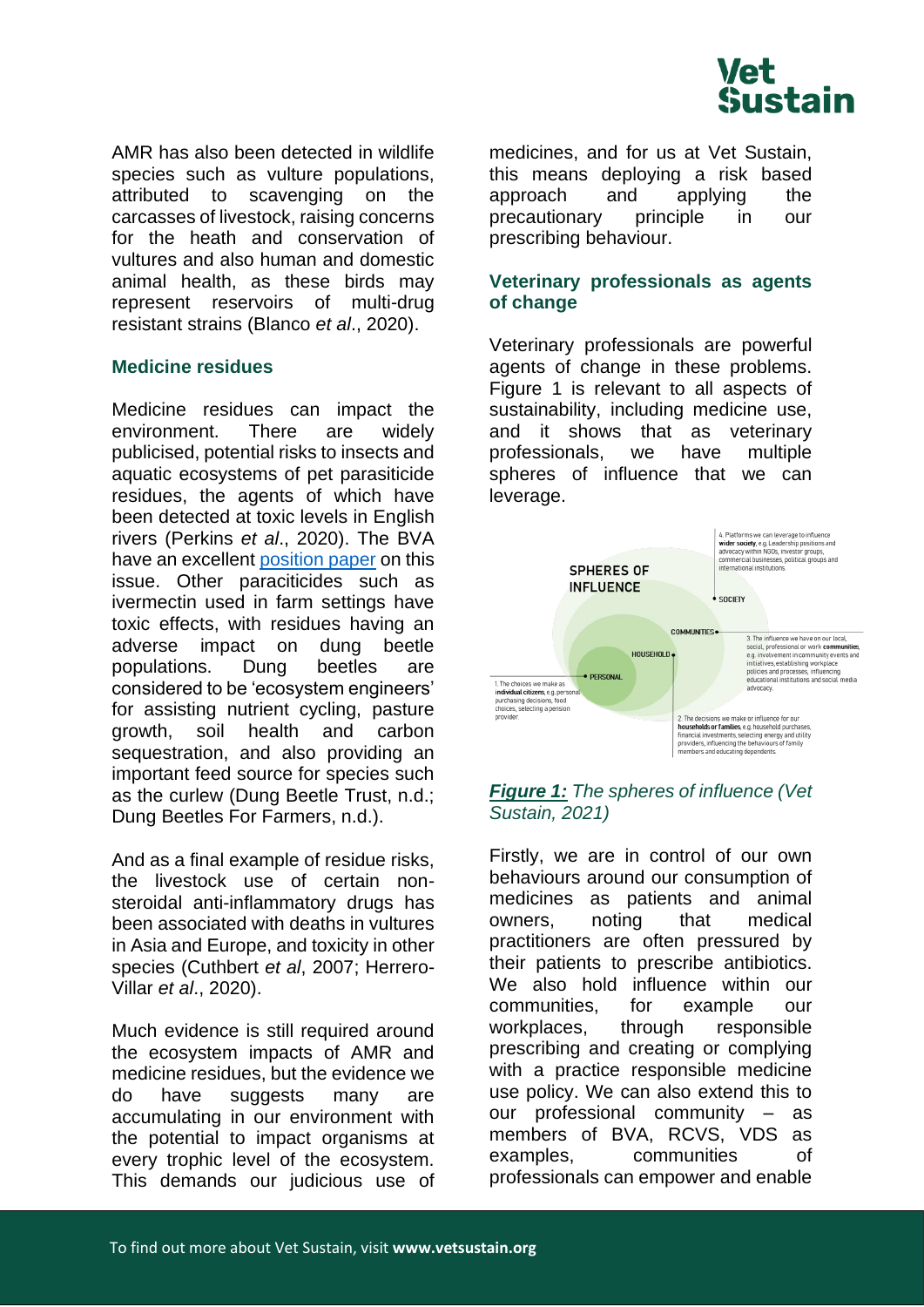

each other to adopt more sustainable practices. And at societal level, using our collective voice as members of the veterinary community, we can influence the ways in which medicines are utilised by the public.

So we've discussed the problems through a One Health lens, and we hopefully feel empowered as veterinary professionals that we have several spheres of influence to leverage. But what can we practically do in our work?

## **A framework for action**

The '3Rs' represents a simple framework for organising our thinking around prescribing policy. The 3Rs was first proposed by Russel and Burch (1959) for reducing, replacing and refining the use of animals in research, and has been widely adopted in this context, but it can also been applied to medicine use (Higham, n.d.). Such a framework can complement the many excellent tools available from the BVA and its species divisions and the RCVS, which provide more detail.

The 3Rs stands for Reduce, Replace, and Refine. The first principle of 'Reduce' nudges us to seek opportunities to reduce the need for certain treatment approaches, such as routine prophylaxis, by addressing underlying risk and prescribing on the basis of risk factors such as seasonality, in-contact animals, geography, lifestyle factors and animal factors. We can also be aware of defensive prescribing, which is when we prescribe in fear of the consequences of not treating. In these instances we should instead seek alternative actions such as diagnostic testing.

It may be that we choose to target for reduction the medicines that present a greater risk to public health of AMR, such as the WHO's highest priority critically important antibiotics, or to target medicines that could risk the environment in terms of eco-toxic residues. Such medicines could be physically labelled in the dispensary to encourage their use as second-line treatments following a work-up. Of vital importance to the 'reduce' principle, is collecting usage data – for example using the new [e-medicine book](https://ahdb.org.uk/medicine-hub) for ruminants from AHDB, so we can monitor our progress over time.

The second principle is Replace, and this is chiefly about replacing antimicrobial use where possible with sustainable solutions for preventing ill health, such as husbandry and management changes, breeding and genetics, vaccination and alternative treatment approaches, such as and the manual removal of ticks, as examples. Instead of arbitrary medicine use reductions in pursuit of targets, this principle nudges us to address the underlying drivers of medicine use, which may entail significant changes or adaptations to husbandry and management systems.

The third principle is Refine. When medicines are necessary for animal health and welfare, we can ensure we are selecting the most appropriate treatment by utilising diagnostic tests such as culture and sensitivity, and can encourage client compliance with correct administration, storage, handing and disposal through education. This advice should include measures to protect the environment from drug residues, such as not bathing an animal or allowing it to swim after a topical treatment. In addition, accommodating neurodiversity in our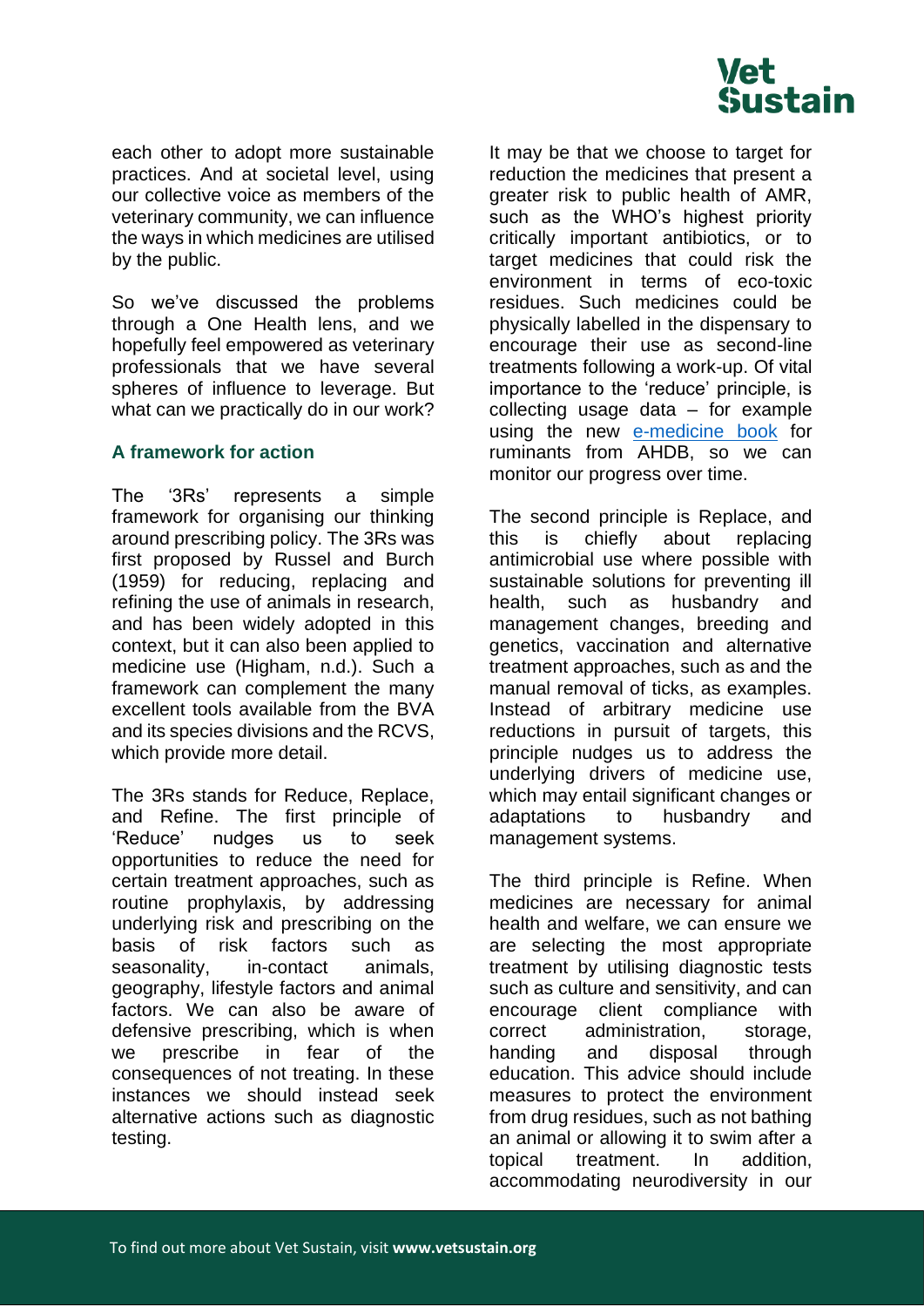

communication may also support compliance – on which there is commentary from the human health field (Nicolaidis, 2012).

So in summary, our use of medicines is a One Health issue, and the use of some veterinary medicines can have consequences affecting human health, animal health and welfare, and ecosystems. Secondly, we – as veterinary professionals – are critical stakeholders in the impacts of medicines, and we can leverage our multiple spheres of influence to help mitigate the animal and public health consequences of AMR as well as reduce the ecological footprints of medicine use. Finally, we can consider the principles Reduce, Replace and Refine with each prescription or at practice level, as a simple framework for responsible use practice.

# **References**

Blanco, G., López-Hernández, I., Morinha, F., & López-Cerero, L. (2020). Intensive farming as a source of bacterial resistance to antimicrobial agents in sedentary and migratory vultures: Implications for local and transboundary spread. Science of the Total Environment, 739: 140356.

Cuthbert, R., Parry-Jones, J., Green, R. E., & Pain, D. J. (2007). NSAIDs and scavenging birds: potential impacts beyond Asia's critically endangered vultures. Biology letters, 3(1): 90–93.

Dung Beetles for Farmers (n.d.) Website [online] Available from: [https://www.dungbeetlesforfarmers.co.](https://www.dungbeetlesforfarmers.co.uk/) [uk/](https://www.dungbeetlesforfarmers.co.uk/) [Accessed 16 June 2022]

Dung Beetle Trust (n.d.) Website [online] Available from: <https://www.dungbeetletrust.co.uk/> [Accessed 16 June 2022]

Herrero-Villar, M., Velarde, R., Camarero, P. R., Taggart, M. A., Bandeira, V., Fonseca, C., Marco, I., & Mateo, R. (2020). NSAIDs detected in Iberian avian scavengers and carrion after diclofenac registration for veterinary use in Spain. Environmental pollution, 266(Pt 2): 115157.

Higham (n.d.) FAI Presents a 3Rs Approach to Antimicrobial Stewardship in Livestock Supply Chains. [online] [https://www.faifarms.com/portfolio](https://www.faifarms.com/portfolio-item/fai-presents-a-3rs-approach-to-antimicrobial-stewardship-in-livestock-supply-chains/)[item/fai-presents-a-3rs-approach-to](https://www.faifarms.com/portfolio-item/fai-presents-a-3rs-approach-to-antimicrobial-stewardship-in-livestock-supply-chains/)[antimicrobial-stewardship-in-livestock](https://www.faifarms.com/portfolio-item/fai-presents-a-3rs-approach-to-antimicrobial-stewardship-in-livestock-supply-chains/)[supply-chains/](https://www.faifarms.com/portfolio-item/fai-presents-a-3rs-approach-to-antimicrobial-stewardship-in-livestock-supply-chains/) [Accessed 16 June 2022]

Moran, D. (2019). A framework for improved one health governance and policy making for antimicrobial use. BMJ Global Health, 4: 1807.

Nicolaidis, C. (2012) What Can Physicians Learn from the Neurodiversity Movement? AMA Journal of Ethics. [online] Available from: [https://journalofethics.ama](https://journalofethics.ama-assn.org/article/what-can-physicians-learn-neurodiversity-movement/2012-06)[assn.org/article/what-can-physicians](https://journalofethics.ama-assn.org/article/what-can-physicians-learn-neurodiversity-movement/2012-06)[learn-neurodiversity-movement/2012-](https://journalofethics.ama-assn.org/article/what-can-physicians-learn-neurodiversity-movement/2012-06) [06](https://journalofethics.ama-assn.org/article/what-can-physicians-learn-neurodiversity-movement/2012-06) (Accessed 16 June 2022)

O'Neill, J. (2016). Tackling drug resistant infections globally: Final report and recommendations. Retrieved from [https://amr-](https://amr-review.org/sites/default/files/160518_Final%20paper_with%20cover.pdf)

[review.org/sites/default/files/160518\\_Fi](https://amr-review.org/sites/default/files/160518_Final%20paper_with%20cover.pdf) [nal paper\\_with cover.pdf](https://amr-review.org/sites/default/files/160518_Final%20paper_with%20cover.pdf)

Perkins, R., Whitehead, M., Civil, W. and Goulson, D. (2020) Potential role of veterinary flea products in widespread pesticide contamination of English rivers. Science of the Total Environment.